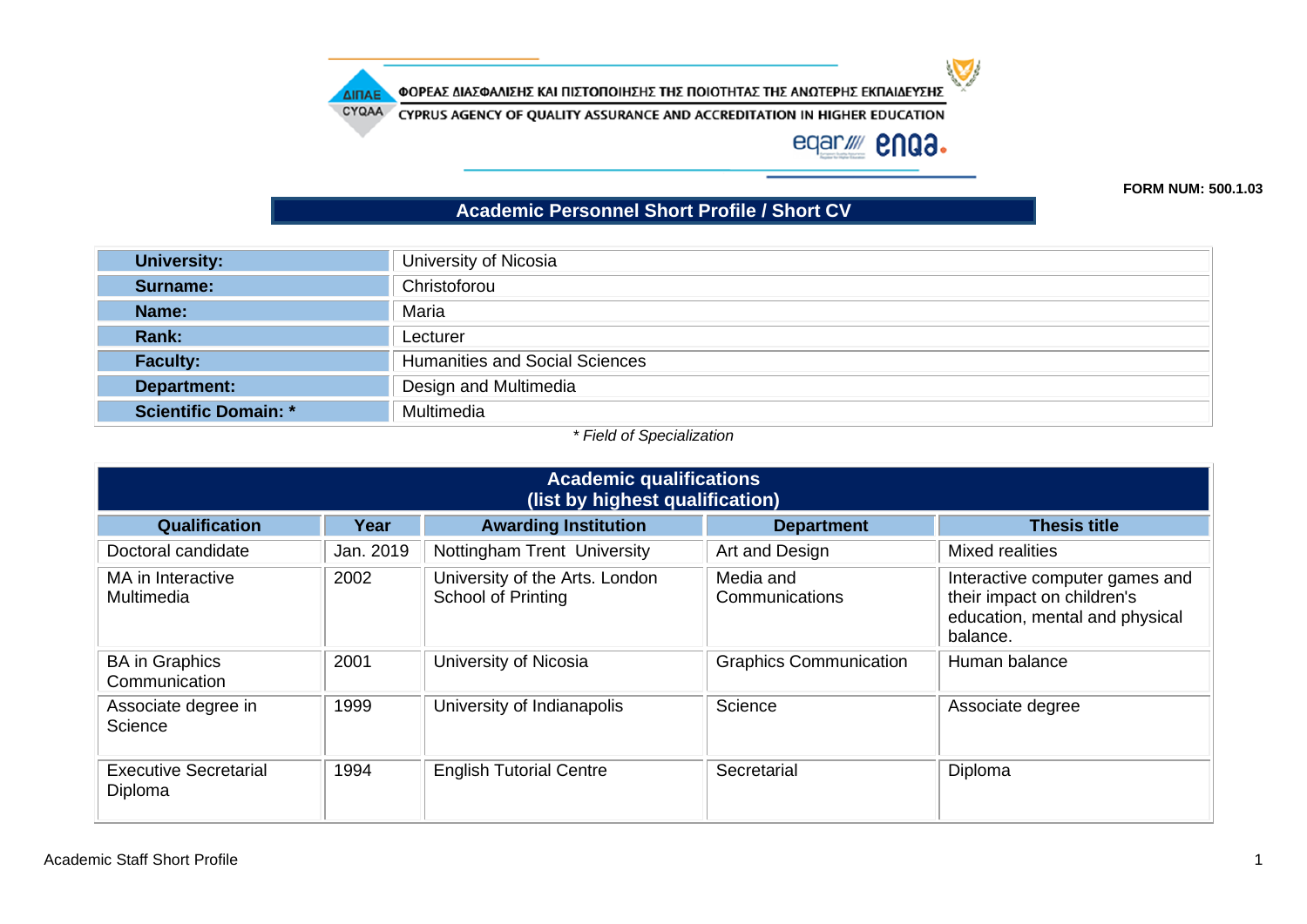| Life Coaching Certificate | 2019 | National and Kapodistrian | Association for Coaching | Certificate |
|---------------------------|------|---------------------------|--------------------------|-------------|
|                           |      | University of Athens      | <b>AC Accredited</b>     |             |

| Employment history – List by the three (3) most recent |                  |                                                                                      |                 |                                                                                    |  |
|--------------------------------------------------------|------------------|--------------------------------------------------------------------------------------|-----------------|------------------------------------------------------------------------------------|--|
| <b>Period of employment</b>                            |                  | <b>Employer</b>                                                                      | <b>Location</b> | <b>Position</b>                                                                    |  |
| <b>From</b>                                            | Τo               |                                                                                      |                 |                                                                                    |  |
| Oct. 2004                                              | present          | University of Nicosia<br>(formerly Intercollege)                                     | Nicosia/Cyprus  | <b>Part Time Faculty</b><br>2004-2006<br>2006-present Full<br><b>Time Lecturer</b> |  |
| Sep. 2003                                              | <b>June 2006</b> | Government Spokesman's<br>Office at the Cyprus Press<br>and Information Office (PIO) | Nicosia/Cyprus  | Government<br>Spokesman's Personal<br>Assistant                                    |  |
| Sep. 1996                                              | <b>June 2001</b> | <b>Registrar of Companies</b>                                                        | Nicosia/Cyprus  | Name's Examiner                                                                    |  |

|                    | Key refereed journal papers, monographs, books, conference publications etc. List the five (5) more recent and other<br>five (5) selected - (max total 10) |                                                                                                                                                                                                                     |                      |                                                                                                                                                                                                                                                                             |                    |              |  |  |  |
|--------------------|------------------------------------------------------------------------------------------------------------------------------------------------------------|---------------------------------------------------------------------------------------------------------------------------------------------------------------------------------------------------------------------|----------------------|-----------------------------------------------------------------------------------------------------------------------------------------------------------------------------------------------------------------------------------------------------------------------------|--------------------|--------------|--|--|--|
| <b>Ref. Number</b> | Year                                                                                                                                                       | <b>Title</b>                                                                                                                                                                                                        | <b>Other authors</b> | <b>Journal and Publisher /</b><br><b>Conference</b>                                                                                                                                                                                                                         | Vol.               | <b>Pages</b> |  |  |  |
|                    | 27<br>March<br>2021                                                                                                                                        | "Corona Haikus Project, a<br>response to the lockdowns<br>and an invitation to look to the<br>world around us with new<br>eyes, to detect the essence<br>and the multiple<br>interpretations of daily<br>routines." | Maria Christoforou   | Royal Anthropological Institute<br>Film Festival 2021 (RAI FILM<br>FESTIVAL 2021)<br>https://raifilm.org.uk/<br>Conference Panel 13:<br>Our pandemic lives:<br>photographing the pandemic<br>Paper Presenter:<br>https://festival.raifilm.org.uk/coll<br>ection/conference/ |                    |              |  |  |  |
| $\mathcal{P}$      | 1 Dec.<br>2020                                                                                                                                             | "Corona Haikus Community"                                                                                                                                                                                           | Maria Christoforou   | SHSS Newsletter 01/2020-21<br>https://issuu.com/shss_unic/do<br>cs/nsletter_01h<br>University of Nicosia, School of<br><b>Humanities and Social</b><br>Sciences newsletter                                                                                                  | 01/20<br>$20 - 21$ | $10 - 11$    |  |  |  |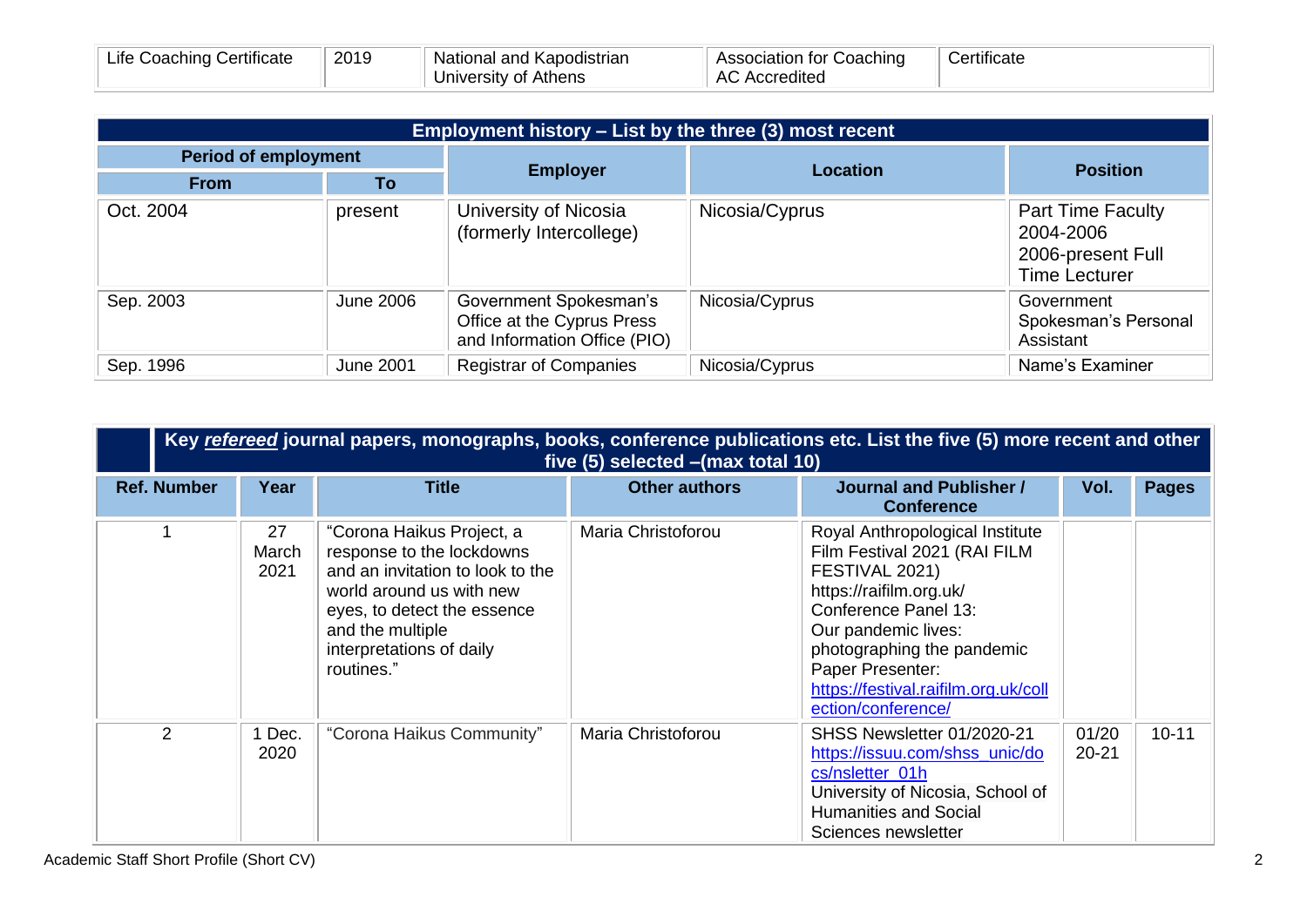| 3              | $*13 - 15$<br>Nov.<br>2020 | "Theatre, performance,<br>technology and semiotics: The<br>interaction of video<br>technologies, in reconstructing<br>narrative and reforming<br>symbolic meanings, in theatre<br>and performing arts."                      | Maria Christoforou<br>Anna Fotiadou    | 4 <sup>th</sup> International Conference on<br>Semiotics and Visual<br>Communication (SVC)<br><b>Cyprus University of</b><br>Technology, Cy/ Paper<br>abstract submitted and<br>accepted/July 2020<br>*the Conference is rescheduled:<br>Nov.12-14, 2021 |  |
|----------------|----------------------------|------------------------------------------------------------------------------------------------------------------------------------------------------------------------------------------------------------------------------|----------------------------------------|----------------------------------------------------------------------------------------------------------------------------------------------------------------------------------------------------------------------------------------------------------|--|
| $\overline{4}$ | $*3-6$<br>Sep.<br>2020     | "The combination of digital<br>and physical environment in<br>contemporary interactive<br>Theatrical performances in<br>Cyprus. Their aim at enabling<br>the participant to practice<br>unique experiences and<br>emotions." | Maria Christoforou                     | IASTE 2020: Virtual Traditions,<br>Nottingham Trent University,<br>UK/Poster session - Poster<br>submitted and accepted<br>*the conference is rescheduled:<br>Sep 3-6 2021                                                                               |  |
| 5              | May<br>2019                | "The contribution of digital<br>technologies in contemporary<br>theatrical and performing arts<br>and the impact on audience<br>perception and artistic<br>outcome."                                                         | Maria Christoforou<br>Anna Fotiadou    | 5 <sup>th</sup> International Motion Festival<br>Cyprus 2019, European<br>University, Nicosia- Cyprus /<br><b>Presentation - Conference</b><br>proceedings                                                                                               |  |
| $6\phantom{1}$ | Oct.<br>2018               | "Theatrical performances and<br>workshops at School"                                                                                                                                                                         | Maria Christoforou                     | Booklet:<br>ISBN 978-9925-7496-0-7<br>Publisher: LWP                                                                                                                                                                                                     |  |
| $\overline{7}$ | April<br>2017              | "E Democracy: Prospects,<br>risks and impact on online<br>free expression."                                                                                                                                                  | Maria Christoforou<br>Savvas lacovides | Freedom of Expression in the<br>Digital Age: 2 <sup>nd</sup> International<br>Conference. The Mass Media<br>Institute and the Department of<br>Communication, University of<br>Nicosia, Cyprus/ Presentation-<br>Conference proceedings                  |  |
| 8              | May<br>2016                | "Virtual worlds' influences on<br>our mental balance and<br>physical health: a survey with<br>philosophical approaches."                                                                                                     | Maria Christoforou<br>Despina Michael  | Eurographics 2016   ACM<br>Siggraph Conference on<br>Motion in Games 2015 (MIG                                                                                                                                                                           |  |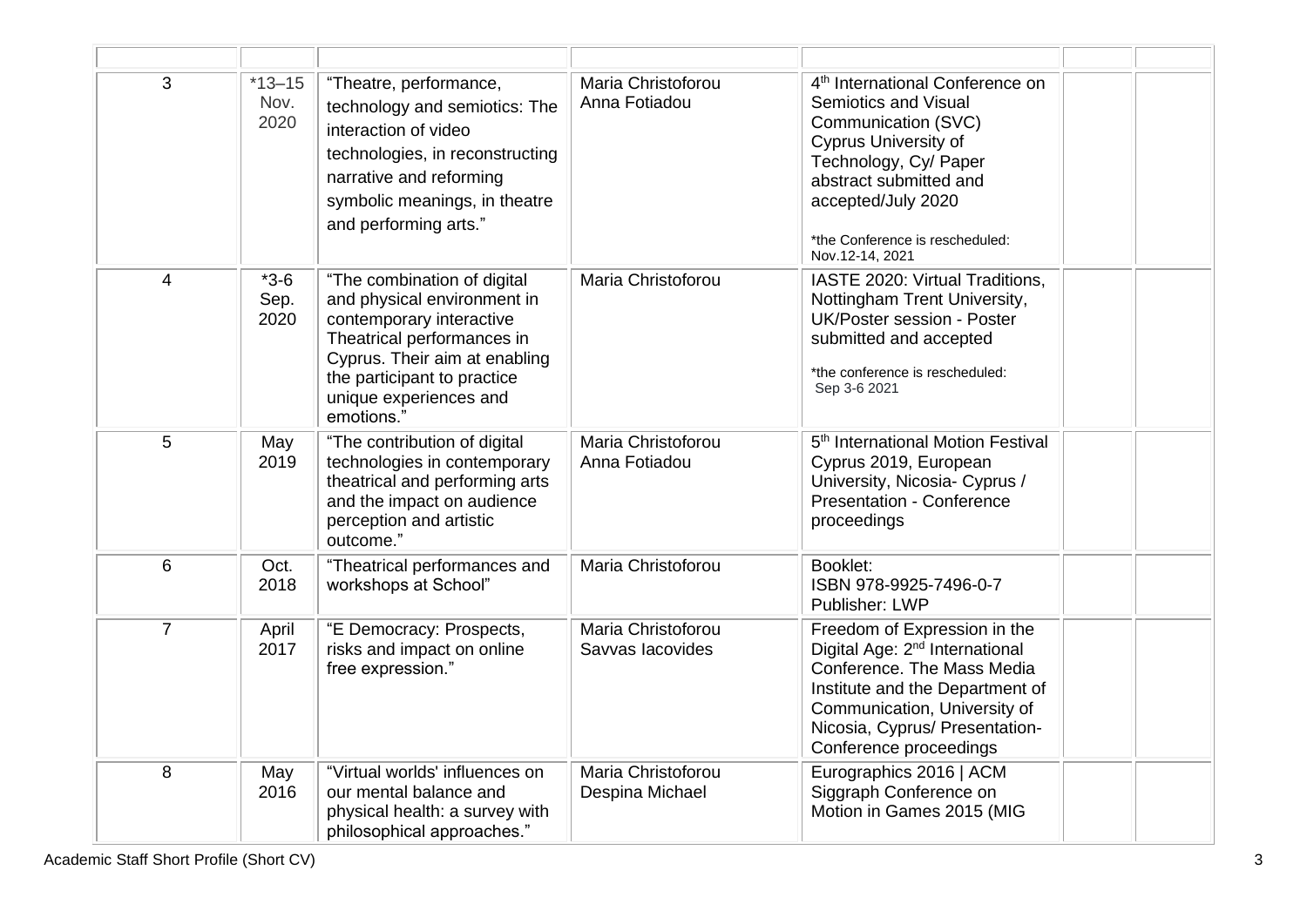|    |               |                                                                                                                                                                                                 |                                     | 2015), Lisbon, Portugal/ Poster<br>Session                                                                                                                                                                     |
|----|---------------|-------------------------------------------------------------------------------------------------------------------------------------------------------------------------------------------------|-------------------------------------|----------------------------------------------------------------------------------------------------------------------------------------------------------------------------------------------------------------|
| 9  | May<br>2014   | "Crisis & Comments"                                                                                                                                                                             | Maria Christoforou                  | Book:ISBN 978-9963-711-22-2<br>Publisher: University of Nicosia<br>Press                                                                                                                                       |
| 10 | Sep.<br>2011  | "From Canvas to Screen"                                                                                                                                                                         | Maria Christoforou                  | Book:ISBN 978-9963-711-06-2<br>Publisher: University of Nicosia<br>Press                                                                                                                                       |
| 11 | April<br>2009 | "A comparison of the new<br>interactive environment<br>games, classic computer<br>games and traditional games,<br>and their impact on children's<br>education, mental and<br>physical balance." | Maria Christoforou<br>Andrew Laghos | Conference: V International<br>Conference on Multimedia and<br>Information and<br><b>Communication Technologies</b><br>in Education (m-ICTE 2009<br>Lisbon, Portugal/ Presentation<br>- Conference proceedings |

|                    | Exhibitions (where applicable). List the five (5) more recent and other five (5) selected.<br>(max total 10) |                                                                                                                                                                                                                         |                              |                                                                    |                                                                            |  |  |
|--------------------|--------------------------------------------------------------------------------------------------------------|-------------------------------------------------------------------------------------------------------------------------------------------------------------------------------------------------------------------------|------------------------------|--------------------------------------------------------------------|----------------------------------------------------------------------------|--|--|
| <b>Ref. Number</b> | <b>Date</b>                                                                                                  | <b>Topic</b>                                                                                                                                                                                                            | <b>International / Local</b> | Location*                                                          | <b>Role in Exhibition</b>                                                  |  |  |
|                    | July-<br>March<br>2020                                                                                       | Corona Haikus Project<br>Artwork: "Corona Haikus Journey"<br>Medium: Video Art (July 2020)<br>Artwork: "Corona dairies - Visual<br>Poetry in times of isolation"<br>Medium: Image and poems (March-<br>May 2020)        | International                | http://youtu.be/CO<br><b>Xu0esDRis</b><br>www.coronahaiku<br>s.com | Video Artist<br><b>Visual Artist</b>                                       |  |  |
| $\overline{2}$     | Oct.<br>2018                                                                                                 | <b>Biennale Cyprus</b><br>Artwork title: "Vice-Versa"<br>Medium: Video Art<br>More info: ISBN 978-9925-7489-0-7                                                                                                         | International                | Pierides Museum<br>Larnaca/Cyprus                                  | <b>Group Exhibition</b><br>Duo/ Digital Artist                             |  |  |
| 3                  | May<br>2017                                                                                                  | "Tangram, the link between<br>mathematics and art". An interactive<br>workshop-exhibition with visual<br>aids, paintings, tangram and virtual<br>reality. The artwork illustrated the<br>connection between mathematics | Local                        | Gruppo Casa<br>Nicosia/Cyprus                                      | Solo-Interactive<br><b>Exhibition</b><br>Digital and mixed<br>media Artist |  |  |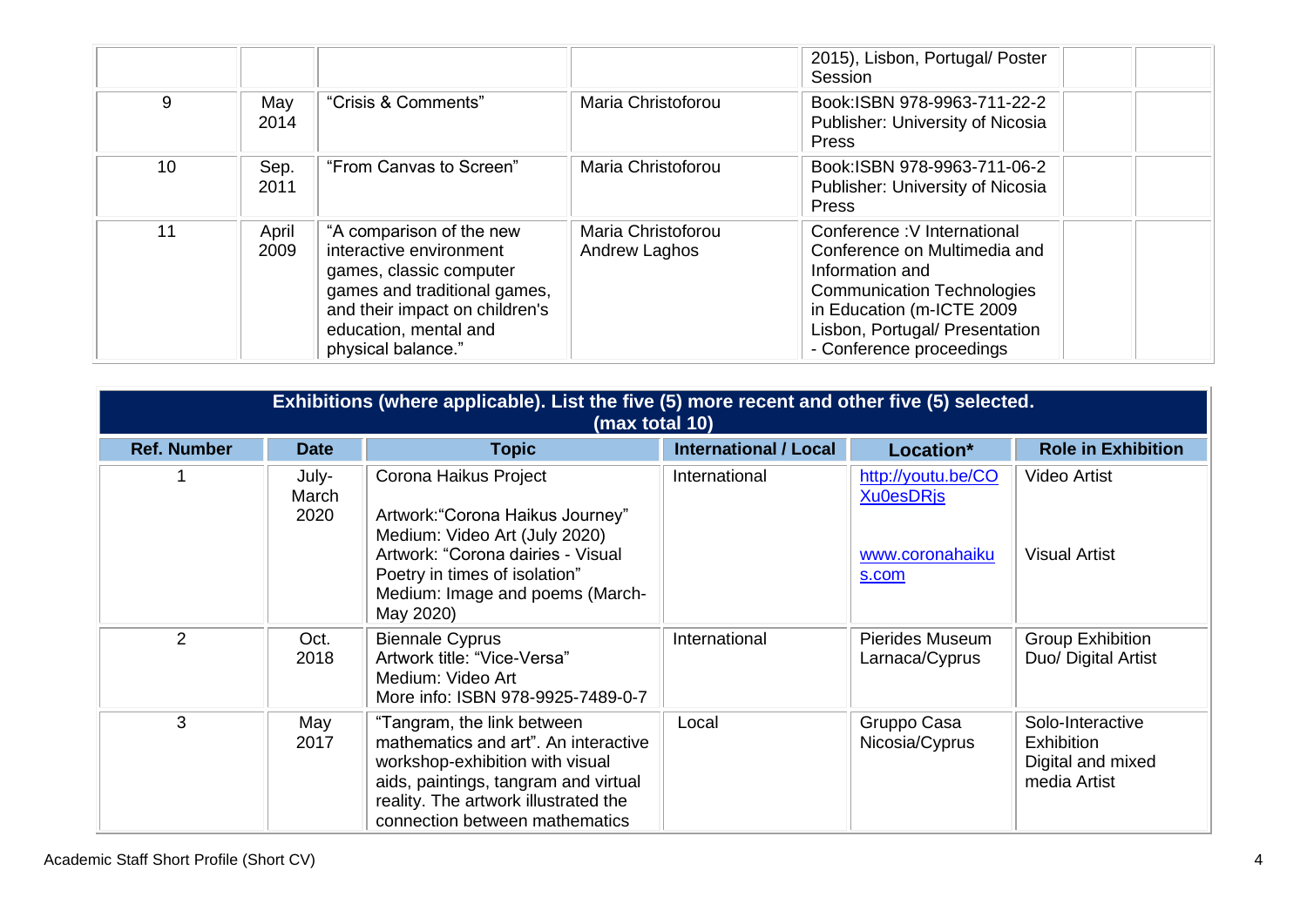|                |                              | and art through geometry, classical<br>painting (golden ratio) & digital art.                                                                                                                                                                                                                                           |               |                                       |                                                              |
|----------------|------------------------------|-------------------------------------------------------------------------------------------------------------------------------------------------------------------------------------------------------------------------------------------------------------------------------------------------------------------------|---------------|---------------------------------------|--------------------------------------------------------------|
| 4              | May<br>2014                  | 4 <sup>th</sup> Solo Multimedia and mixed<br>media exhibition: "Crisis &<br>Comments". A visual act with 3d<br>construction installation with sound<br>and performers. The artwork<br>illustrated a surrealistic view of<br>economic crisis.<br>ISBN 978-9963-711-22-2                                                  | Local         | Kasteliotissa Hall,<br>Nicosia/Cyprus | Solo Exhibition<br>Digital and mixed<br>media Artist         |
| 5              | June<br>2011                 | 3rd Solo Multimedia Exhibition: "Be<br>aware of the apples".                                                                                                                                                                                                                                                            | Local         | Peace Hall,<br>Nicosia/Cyprus         | Solo Exhibition<br>Digital and mixed<br>media Artist         |
| 6              | Oct.<br>2008                 | 2 <sup>nd</sup> Solo Multimedia Exhibition:<br>"Finding the truth in Fairytales".                                                                                                                                                                                                                                       | Local         | Stoa Aeschylou,<br>Nicosia/Cyprus     | Solo Exhibition<br>Digital and mixed<br>media Artist         |
| $\overline{7}$ | June<br>2007                 | 1 <sup>st</sup> Solo Multimedia Exhibition:<br>"Rebirth".                                                                                                                                                                                                                                                               | Local         | Lions House,<br>Nicosia/Cyprus        | Solo Exhibition<br>Digital and mixed<br>media Artist         |
| 8              | Nov.<br>2012<br>2010<br>2009 | 10 <sup>th</sup> -9 <sup>th</sup> -8 <sup>th</sup> Pantheon International<br>Xperimental Film & Animation<br>Festival, Cy<br>Artwork tittle: "Memories":<br>Medium: Video Art (Nov. 2012)<br>Artwork title: "The apple"<br>Medium: Animation. (Nov. 2010)<br>Artwork title: "The Frog"<br>Medium: Video Art (Nov. 2009) | International | Nicosia/Cyprus                        | <b>Group Exhibition</b><br><b>Digital Artist</b><br>Animator |
| 9              | Sep.<br>2010                 | <b>Urban Festival</b><br>Artwork title: "Conversations with a<br>drum". Medium: Digital media                                                                                                                                                                                                                           | International | Nicosia/Cyprus                        | <b>Group Exhibition Duo/</b><br><b>Digital Artist</b>        |
| 10             | Nov.<br>2010                 | 15th Japan Media Arts Festival,<br>Japan Media Arts Plaza, Japan<br>Artwork tittle: "Catch me"<br>Medium: Experimental animation:                                                                                                                                                                                       | International | Japan                                 | <b>Group Exhibition</b><br>Duo/ Digital Artist               |

\**Specify venue, geographic location etc*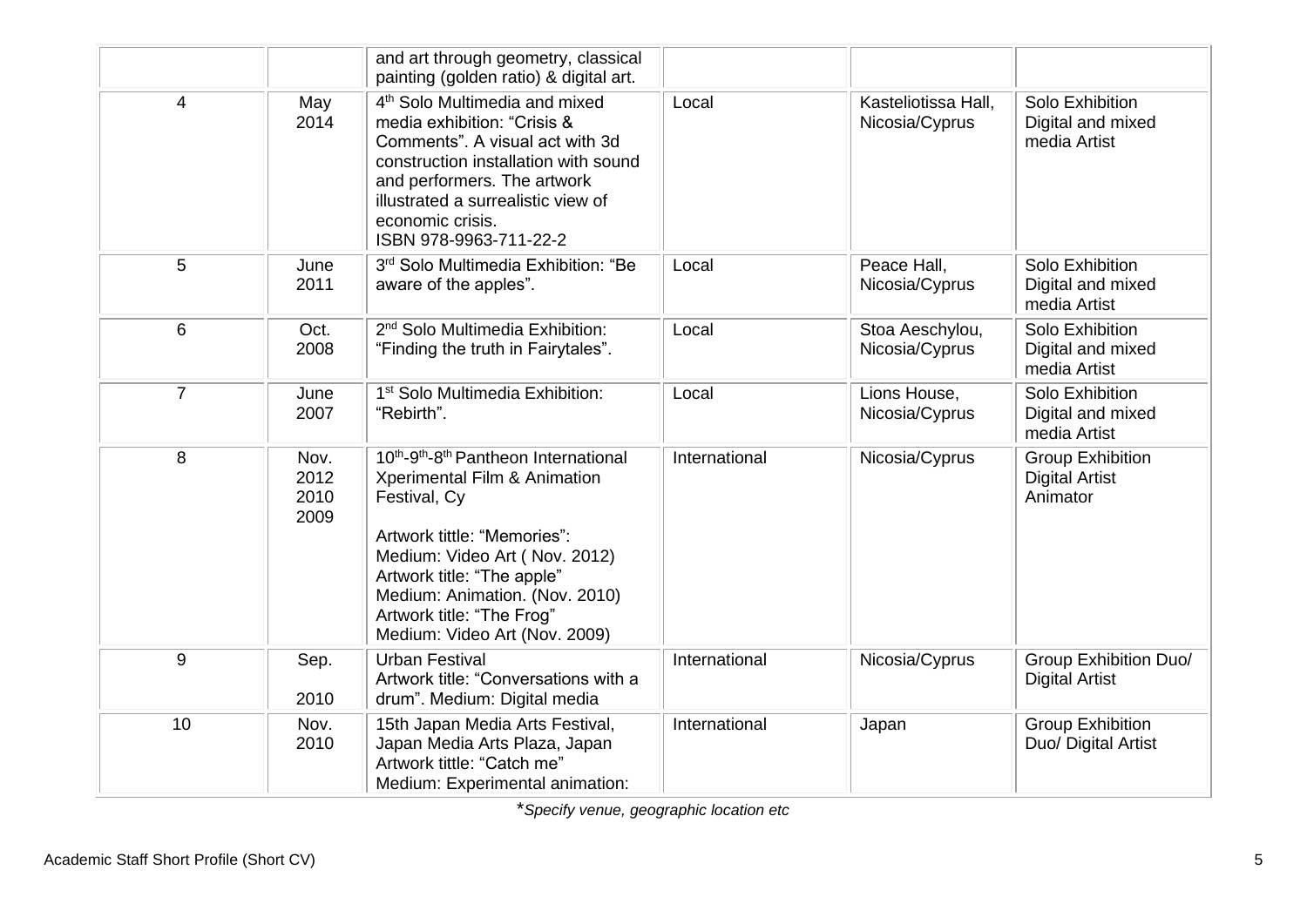| Research Projects. List the five (5) more recent and other five (5) selected<br>(max total 10) |                           |                                                                                                                                                                                                                                                                                                                                                                                                                        |                                                                                                                                                                                                                         |                                                                                                                                                          |  |
|------------------------------------------------------------------------------------------------|---------------------------|------------------------------------------------------------------------------------------------------------------------------------------------------------------------------------------------------------------------------------------------------------------------------------------------------------------------------------------------------------------------------------------------------------------------|-------------------------------------------------------------------------------------------------------------------------------------------------------------------------------------------------------------------------|----------------------------------------------------------------------------------------------------------------------------------------------------------|--|
| <b>Ref. Number</b>                                                                             | <b>Date</b>               | <b>Title</b>                                                                                                                                                                                                                                                                                                                                                                                                           | <b>Funded by</b>                                                                                                                                                                                                        | <b>Project Role*</b>                                                                                                                                     |  |
|                                                                                                | June 2020-<br>present     | Local Research Control Group for Cyprus<br>(LRCGs)<br>http://creationproject.eu/                                                                                                                                                                                                                                                                                                                                       | <b>European Community</b>                                                                                                                                                                                               | Member of the advisory<br>committee for cultural and<br>arts entrepreneurship for<br>marginalized women.<br>Consulting and evaluating<br>participations. |  |
| $\overline{2}$                                                                                 | March<br>2020-<br>present | Corona Haikus Project Visual Poetry in<br>times of isolation<br>www.coronahaikus.com<br>The projects' research outcome aims to<br>be presented in various festivals and<br>conferences. The project's visuals are<br>available on line and aims to be<br>presented in various museums, schools,<br>universities and other types of cultural,<br>journalistic, state or educational entities<br>and pop up exhibitions. | <b>Sandelion Productions</b>                                                                                                                                                                                            | Co-Curator<br>Christoforou, M., Thibault,<br>D., and Stehlikova, T.                                                                                      |  |
| 3                                                                                              | Sep.<br>2020-2012         | Educational, interactive theatrical<br>performances for children:<br>"Finding your own star" (Sep. 2020)<br>"Magical World" (March 2019)                                                                                                                                                                                                                                                                               | The projects are supported by the<br>Ministry of Education & Culture -<br>Πρόγραμμα Πολιτισμός<br>http://www.moec.gov.cy/politistikes ypiresies/programmata.html                                                        | Digital Artist, Art Director,<br>Play-Writer and<br>Co - Organizer                                                                                       |  |
|                                                                                                |                           | "The owl who wanted them all"(Oct.2018)<br>"Home little home" (Aug. 2016)<br>"Let's go for a ride" (Feb. 2016)                                                                                                                                                                                                                                                                                                         | Collaboration with "The Little Worry<br>People" Art and Drama Studio                                                                                                                                                    |                                                                                                                                                          |  |
|                                                                                                |                           | "Shall I tell you a secret?" (Sep. 2015)<br>"The envious owl" (Sep. 2014)<br>"Are you afraid of the dark?" (Feb. 2013)<br>"Hello" (Sep. 2012)<br>International and local venues                                                                                                                                                                                                                                        | The aims of these interactive<br>theatrical performances are to help<br>children to overcome psychological<br>fears and encourage empathy and<br>confidence. Many performances<br>indirectly investigate the audience's |                                                                                                                                                          |  |
|                                                                                                |                           | More info: ISBN 978-9925-7496-0-7:<br>"Theatrical performances and workshops<br>at School"                                                                                                                                                                                                                                                                                                                             | senses with new technologies.                                                                                                                                                                                           |                                                                                                                                                          |  |
| 4                                                                                              | Oct.<br>2018-2017         | Theatrical play-lectern for adults:<br>"Women's stories" (Oct.2018)<br>"Who do I want to be" (March 2018)<br>"Tracing female aspects" (Feb. 2017)                                                                                                                                                                                                                                                                      | The projects are supported by the<br>Ministry of Education & Culture -<br>Πρόγραμμα Πολιτισμός<br>http://www.moec.gov.cy/politistikes_ypiresies/programmata.html                                                        | Digital Artist, Art Director<br>and Co - Organizer                                                                                                       |  |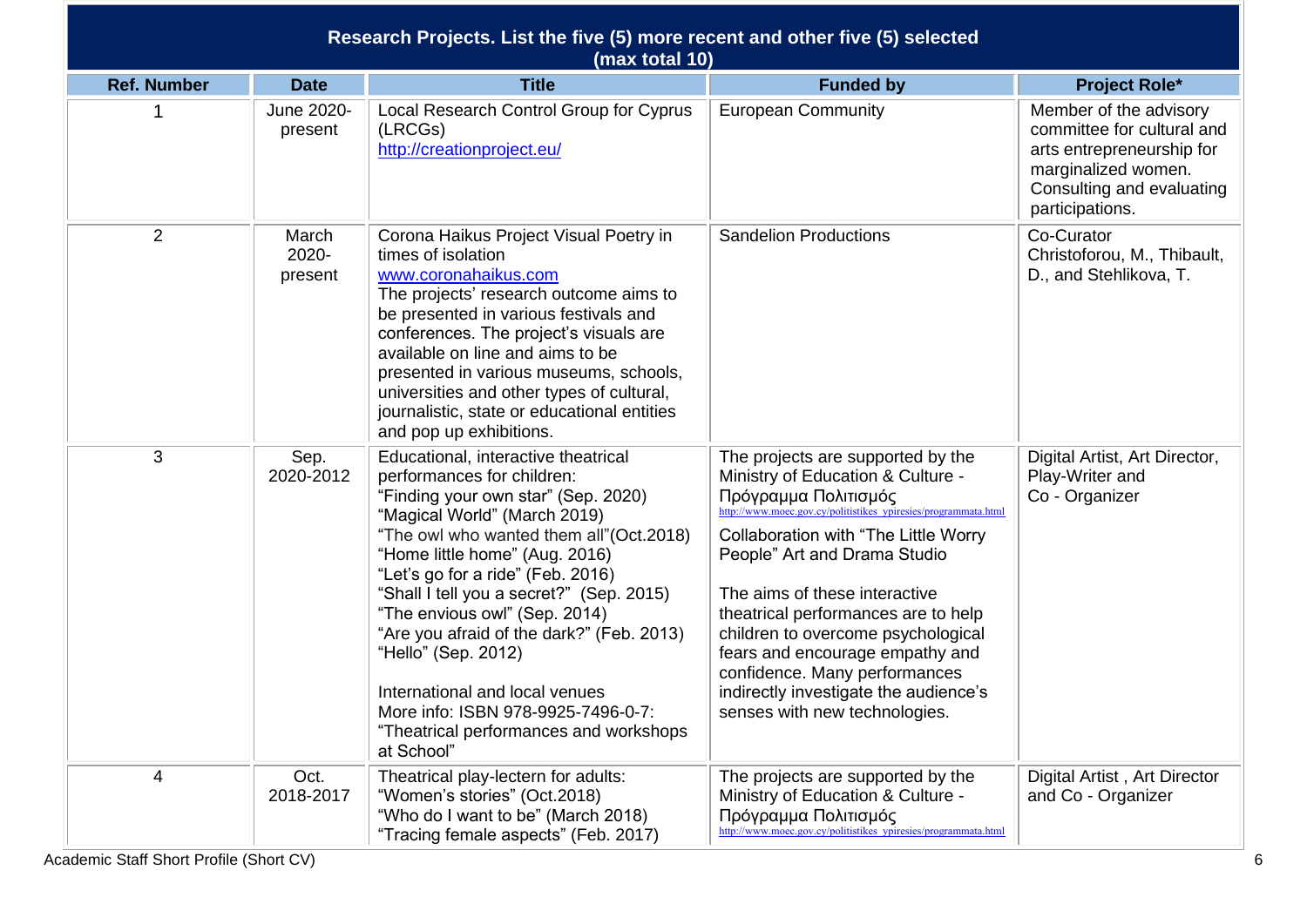| Collaboration with "Rebirth group of<br>Artists"                                                                                                               |  |
|----------------------------------------------------------------------------------------------------------------------------------------------------------------|--|
| The performances include animation<br>and VR. They aim to encourage<br>audience to become spectators of<br>their own feelings and to redefine<br>their senses. |  |

*\*Project Role: i.e. Scientific/Project Coordinator, Research Team Member, Researcher, Assistant Researcher, other*

| Consulting Services and/or Participation in Councils / Boards/ Editorial Committees.<br>List the five (5) more recent |                    |                                                                                                                                                                                                                                                                        |                                                                                                                                                                                                                         |                                                                                                                                                                             |  |  |  |
|-----------------------------------------------------------------------------------------------------------------------|--------------------|------------------------------------------------------------------------------------------------------------------------------------------------------------------------------------------------------------------------------------------------------------------------|-------------------------------------------------------------------------------------------------------------------------------------------------------------------------------------------------------------------------|-----------------------------------------------------------------------------------------------------------------------------------------------------------------------------|--|--|--|
| <b>Ref. Number</b>                                                                                                    | <b>Period</b>      | <b>Organization</b>                                                                                                                                                                                                                                                    | <b>Title of Position or Service</b>                                                                                                                                                                                     | <b>Key Activities</b>                                                                                                                                                       |  |  |  |
|                                                                                                                       | 2021<br>27 March   | Royal Anthropological<br>Institute Film Festival 2021<br>https://raifilm.org.uk/<br>Round table discussion,<br>panel 13, Convenor:<br>Caroline Bennett (Victoria<br>University of Wellington)<br>More info:<br>https://raifilm.org.uk/2021-<br>conference-panels/#9499 | Panel member of the round table<br>discussion: Our pandemic lives:<br>photographing the pandemic.<br>This roundtable discusses the use<br>of photography, individual and<br>collaborative, in the pandemic<br>covid 19. | Thinking about the way it<br>highlights new socialities and<br>existing global systems.<br>Providing ways on how<br>Photography is documenting and<br>commenting on crises. |  |  |  |
| 2                                                                                                                     | April 2020-present | International Association for<br>the study of Traditional<br>Environments.<br>http://iaste.org                                                                                                                                                                         | Member of the Association and the<br><b>Traditional Dwellings and</b><br><b>Settlements Review</b>                                                                                                                      | Member and Participant                                                                                                                                                      |  |  |  |
| 3                                                                                                                     | *June 2020         | University of West Attica in<br>Greece                                                                                                                                                                                                                                 | <b>Invited Speaker</b>                                                                                                                                                                                                  | Erasmous + Teaching Mobility<br>* postponed                                                                                                                                 |  |  |  |
| $\overline{4}$                                                                                                        | <b>June 2019</b>   | IXXOMALL ecommerce<br>company based in<br>Germany<br>www.ixxomall.com/                                                                                                                                                                                                 | Consultant<br><b>Content Writer</b><br>Logo Designer                                                                                                                                                                    | Consulting services in regards<br>company's commercial mantras<br>and aesthetics.                                                                                           |  |  |  |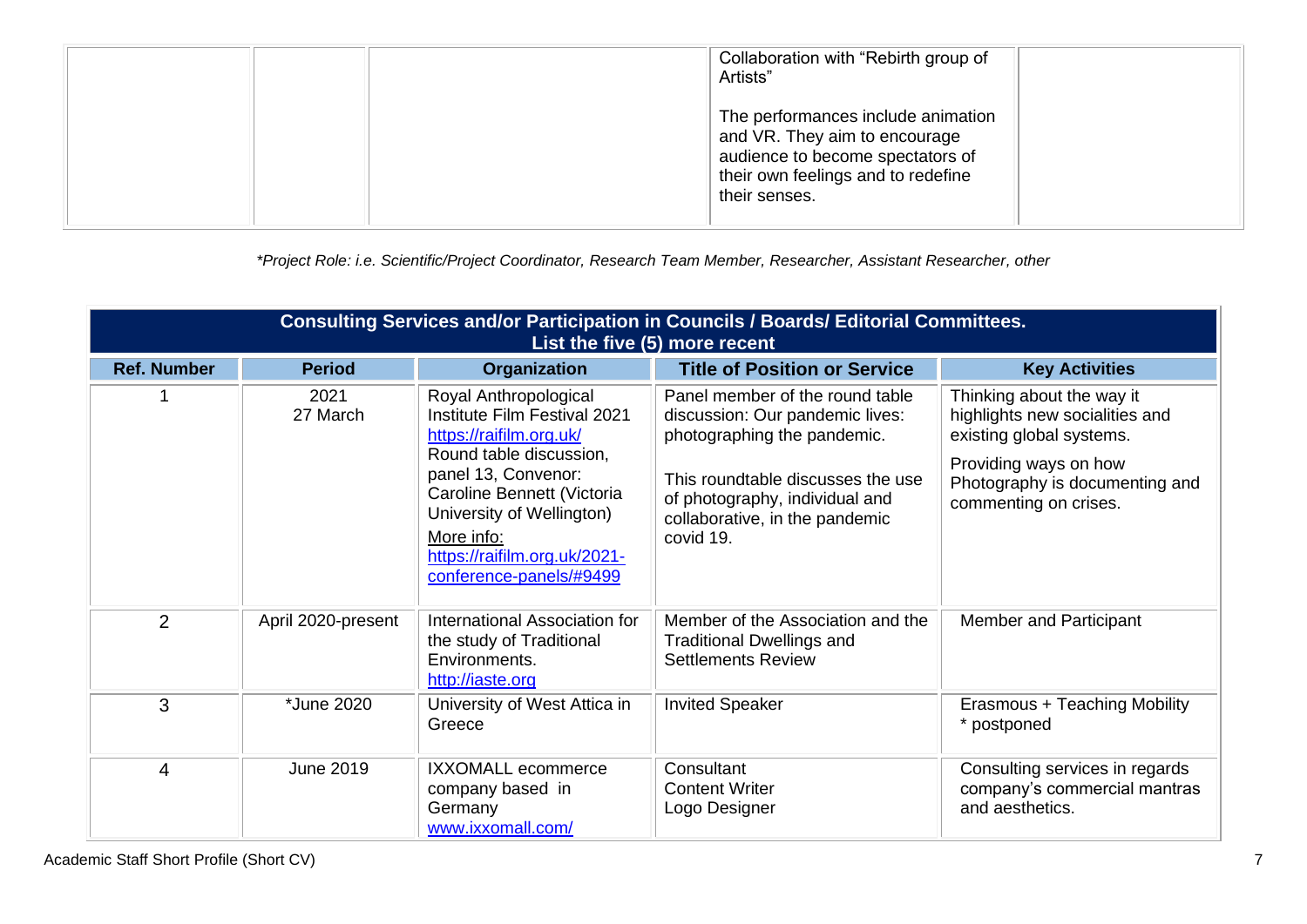| 5 | 8-9 May 2019                   | 5 <sup>th</sup> International Motion<br>Festival Cyprus 2019,<br>European University,<br>Nicosia- Cyprus        | Member of IMF's Award Jury                                        | Evaluate participations<br>(Animation -category)                                                                                                                                                                                           |
|---|--------------------------------|-----------------------------------------------------------------------------------------------------------------|-------------------------------------------------------------------|--------------------------------------------------------------------------------------------------------------------------------------------------------------------------------------------------------------------------------------------|
| 6 | 27-31 May 2018                 | Bezalel Acadent of Arts and<br>Design, Jerusalem, Israel                                                        | <b>External Examiner/</b><br><b>Invited Speaker</b>               | Evaluate Student's projects.<br>Erasmus + Teaching Mobility.                                                                                                                                                                               |
|   | 5-7 May 2017 -<br>20 June 2015 | <b>Startup Cyprus</b><br>http://startupcyprus.org/<br>Supported by Bank of<br>Cyprus.                           | Mentor for multimedia projects/<br>applications for Startup live. | Evaluate projects<br>The main goal of the European<br>Startup Network is to harmonise<br>the European startup<br>ecosystems with respect to the<br>legal environment, market<br>access and entrepreneurial<br>culture within each country. |
| 8 | Fall<br>2014                   | Multimedia competition -<br>project regarding "Water",<br>organized by the<br>Management of water in<br>Cyprus. | Tutor / Multimedia project<br>$2nd$ Award                         | Tutoring projects and<br>evaluating.                                                                                                                                                                                                       |

| Awards / International Recognition (where applicable). List the five (5) more recent and other five (5) selected.<br>(max total 10) |              |                                                                                                                                 |                                                       |
|-------------------------------------------------------------------------------------------------------------------------------------|--------------|---------------------------------------------------------------------------------------------------------------------------------|-------------------------------------------------------|
| <b>Ref. Number</b>                                                                                                                  | <b>Date</b>  | <b>Title</b>                                                                                                                    | <b>Awarded by:</b>                                    |
|                                                                                                                                     | July<br>2002 | Award   Third prize winner of the Playstation 2<br>Innovation awards for the Interactive Movie:<br>"Elements".                  | Playstation 2/ London - UK                            |
|                                                                                                                                     | May<br>1998  | Award   Winner of the Pancyprian Competition for<br>the best Logo for the campaign "Against Violence<br>in the Family", Cyprus. | Non-Profit Organization Violence in the Family/Cyprus |
| 3                                                                                                                                   | Nov.<br>1998 | Award   Winner of the best Christmas card<br>design for the Telethon Campaign, Cyprus                                           | Telethon/Cyprus                                       |

| Other Achievements. List the five (5) more recent and other five (5) selected. |  |  |  |  |
|--------------------------------------------------------------------------------|--|--|--|--|
| (max total 10)                                                                 |  |  |  |  |
| <b>Title</b><br><b>Ref. Number</b><br><b>Key Activities:</b><br>Date           |  |  |  |  |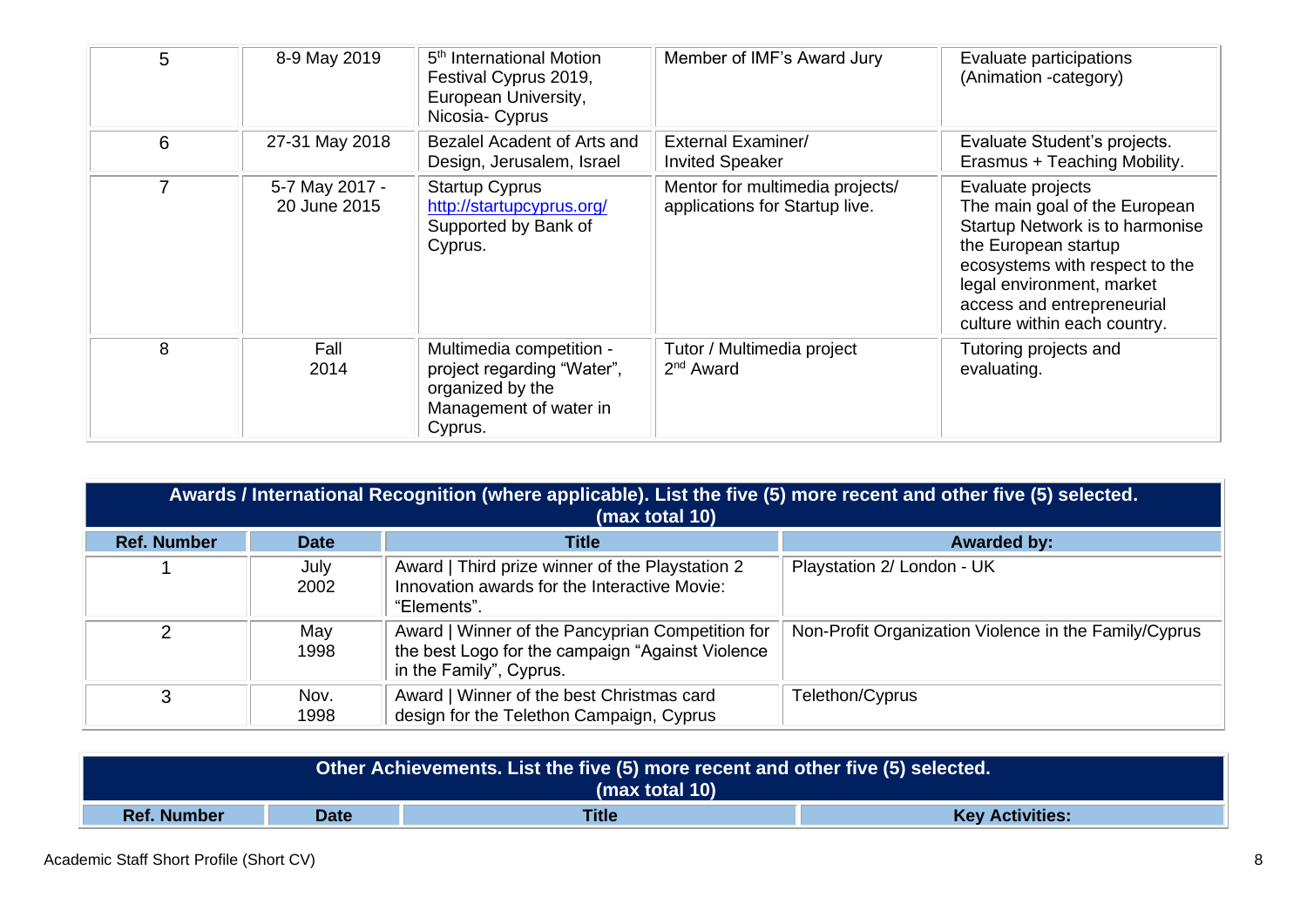|                | $5th$ of<br>Sep.2020              | "Disruptive Traditions", the pandemic and its<br>impact on traditional built environments.<br>The Virtual Seminar is organized by the<br>International Association for the study of<br>traditional environments. (http://iaste.org/)              | Participant                                                                                                                                                                                                                       |
|----------------|-----------------------------------|---------------------------------------------------------------------------------------------------------------------------------------------------------------------------------------------------------------------------------------------------|-----------------------------------------------------------------------------------------------------------------------------------------------------------------------------------------------------------------------------------|
| 2              | $2nd$ of July<br>2020             | "Co-creating in times of corona pandemic"<br>The Webinar is organized by I-Docs Community<br>Conversations. (http://i-docs.org/media/)                                                                                                            | Participant                                                                                                                                                                                                                       |
| 3              | May<br>2020<br>March<br>2019-2013 | "Ανακαλύπτω τον κόσμο του Ανιμέϊσιον". 7 <sup>th</sup><br>HandShake with ICT - Information<br>Communication Technologies", organized by the<br>University of Nicosia, Dep. of MIS.<br>Webinar (8th of May 2020)<br>Conventional (March 2019-2013) | Co-presenter & Co-Trainer / Basic animation<br>techniques                                                                                                                                                                         |
| 4              | March 2020                        | Theatrical play: The Swallow, Garage production,<br><b>Engomio Theater Cultural Centre.</b>                                                                                                                                                       | Poster Designer                                                                                                                                                                                                                   |
| 5              | May 2019                          | Master-class workshop: "Introduction to video<br>mapping for artistic creations"<br>Maria Christoforou, Anna Fotiadou. Organized by<br>5 <sup>th</sup> International Motion Festival Cyprus 2019,<br>European University, Nicosia- Cyprus         | Trainer / Demonstration of Video Art and Video<br>Mapping and their use as artistic creations in<br>performing arts, theatre, spatial design, installations<br>and artworks. Software demonstration Qlab,<br>MadMapper and HeavyM |
| $6\phantom{1}$ | June<br>2017-2019                 | Workshop: "Flip book making", organized by the<br>University of Nicosia, Dep. of Design and<br>Multimedia.<br>*Collaboration with CCC17 Cyprus Comic<br>Convention as educational partners.                                                       | Trainer / Flip book techniques<br>*Cyprus Comic Con is a non-profit organization,<br>dedicated to spreading the appreciation of popular<br>culture in Cyprus, through its annual weekend<br>convention and other events.          |
| $\overline{7}$ | May<br>2015-2021                  | Articles in local newspapers and educational<br>press regarding different multimedia fields which<br>include social and cultural approaches such as e-<br>democracy, cyber-bullying, mathematics and art,<br>mixed realities and other.           | Author in Daily and Educational Press<br>www.paidiasnews.com                                                                                                                                                                      |
| 8              | March<br>2012                     | Certificate of participation (trainee in workshops)<br>in Insight out HFF Academy 2012, International<br>symposium on digital production methods in film<br>and television.                                                                       | Award and organized by Insight Out/HFF Academy,<br>Germany. Scholarship - Fund by Media Desk (EU).                                                                                                                                |